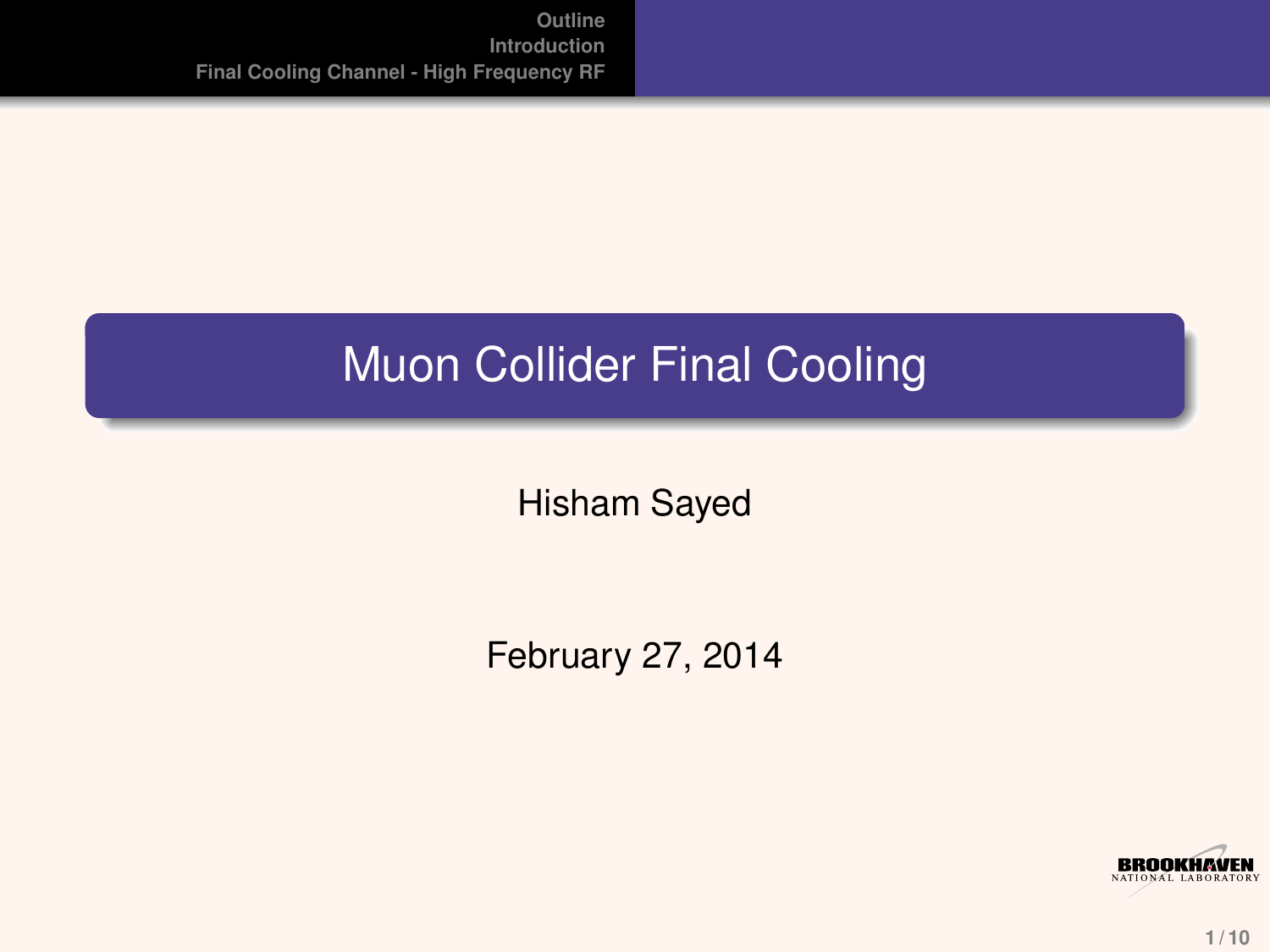#### Table of Contents



#### **2** [Final Cooling Channel - High Frequency RF](#page-3-0)

<span id="page-1-0"></span>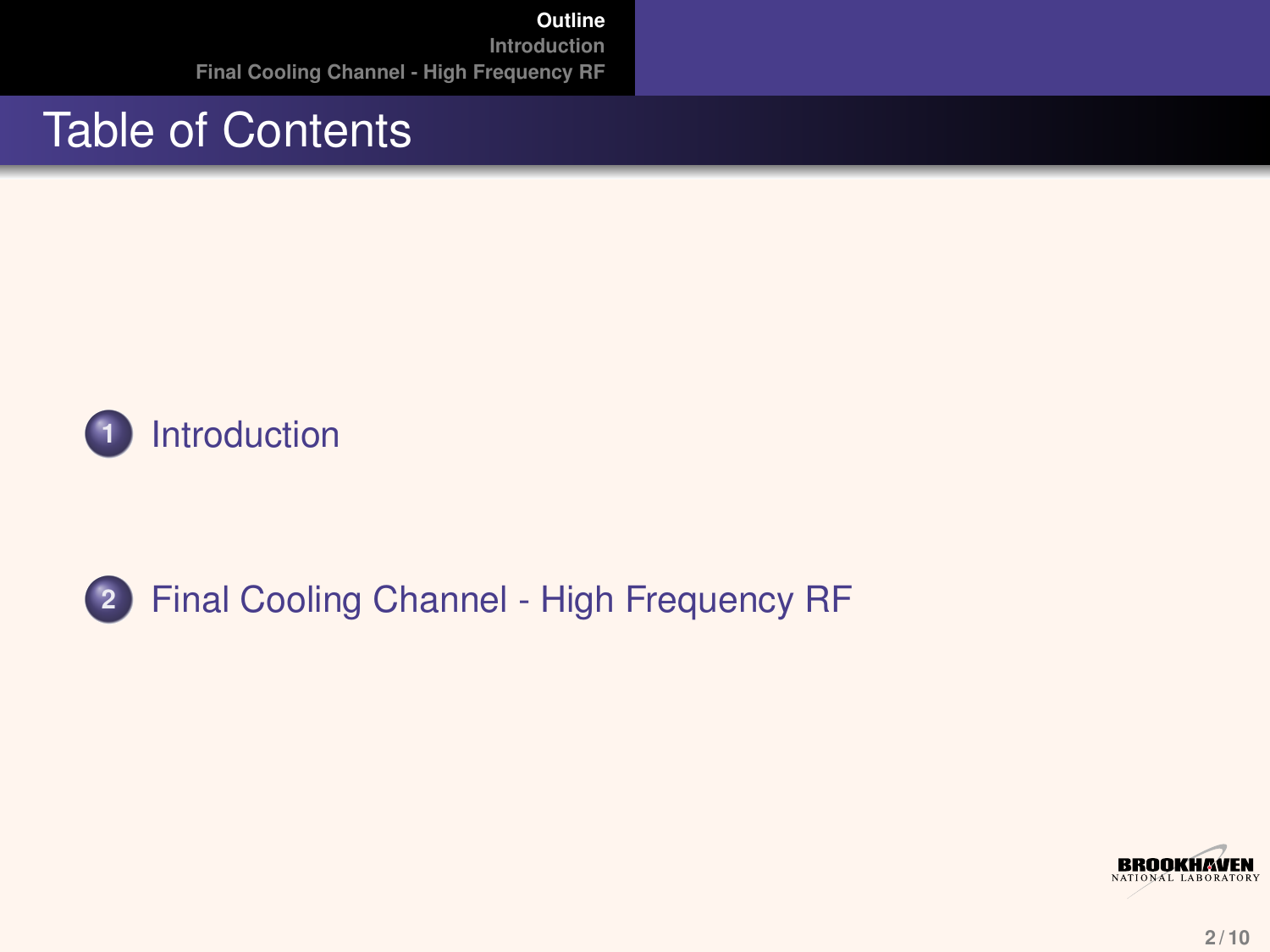## FINAL COOLING

Goal: Muon collider luminosity 10<sup>34</sup> *cm*−<sup>2</sup> *sec*−<sup>1</sup>

• 
$$
\epsilon_{trans.}
$$
 = 25  $\mu m$ 

 $\bullet$   $\epsilon_{long.}$  = 72 *mm* 

#### <span id="page-2-0"></span>Final Cooling scheme

• Final cooling starting point

- $\epsilon_{trans}$  = 400  $\mu$ m (new  $\epsilon_{trans}$  = 310  $\mu$ m)
- $\epsilon_{long.}$  = 1 *mm* (new  $\epsilon_{long.}$  = 1.5 *mm*)
- Cool in the transverse dimensions while the longitudinal emittance grows
- Concept: LH absorbers in High field regions B=30-50 T
- Full simulation and optimization study of the final cooling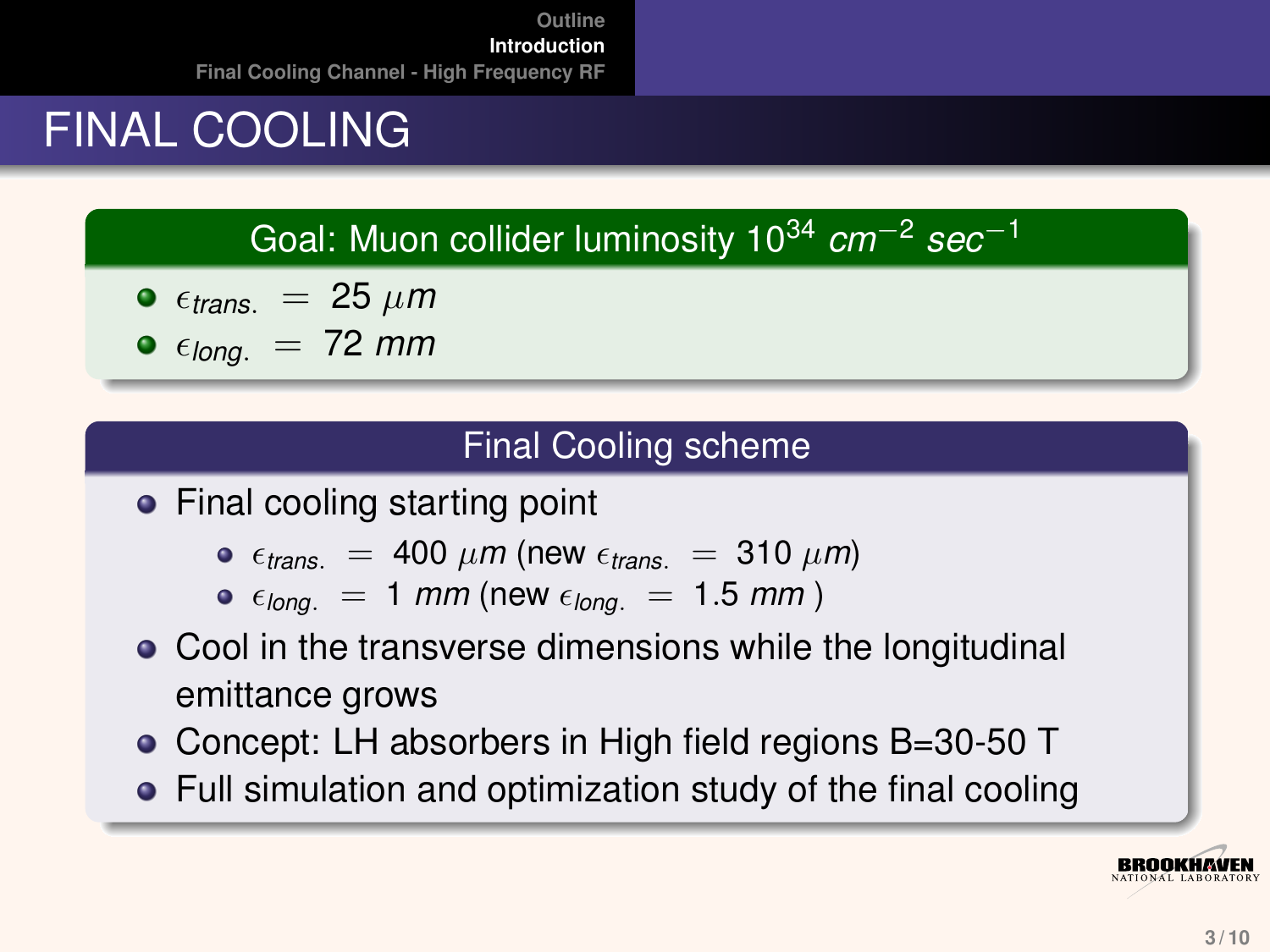### Short cooling magnet + High frequency RF

- New G4BL Magnet Lattice
- New Codes & scripts : High performance optimization algorithms integration with G4BL on NERSC
- **Integration of twiss calculations with G4BL & Optimization codes**
- First Stage looks promising
- Working on the field flip match



<span id="page-3-0"></span>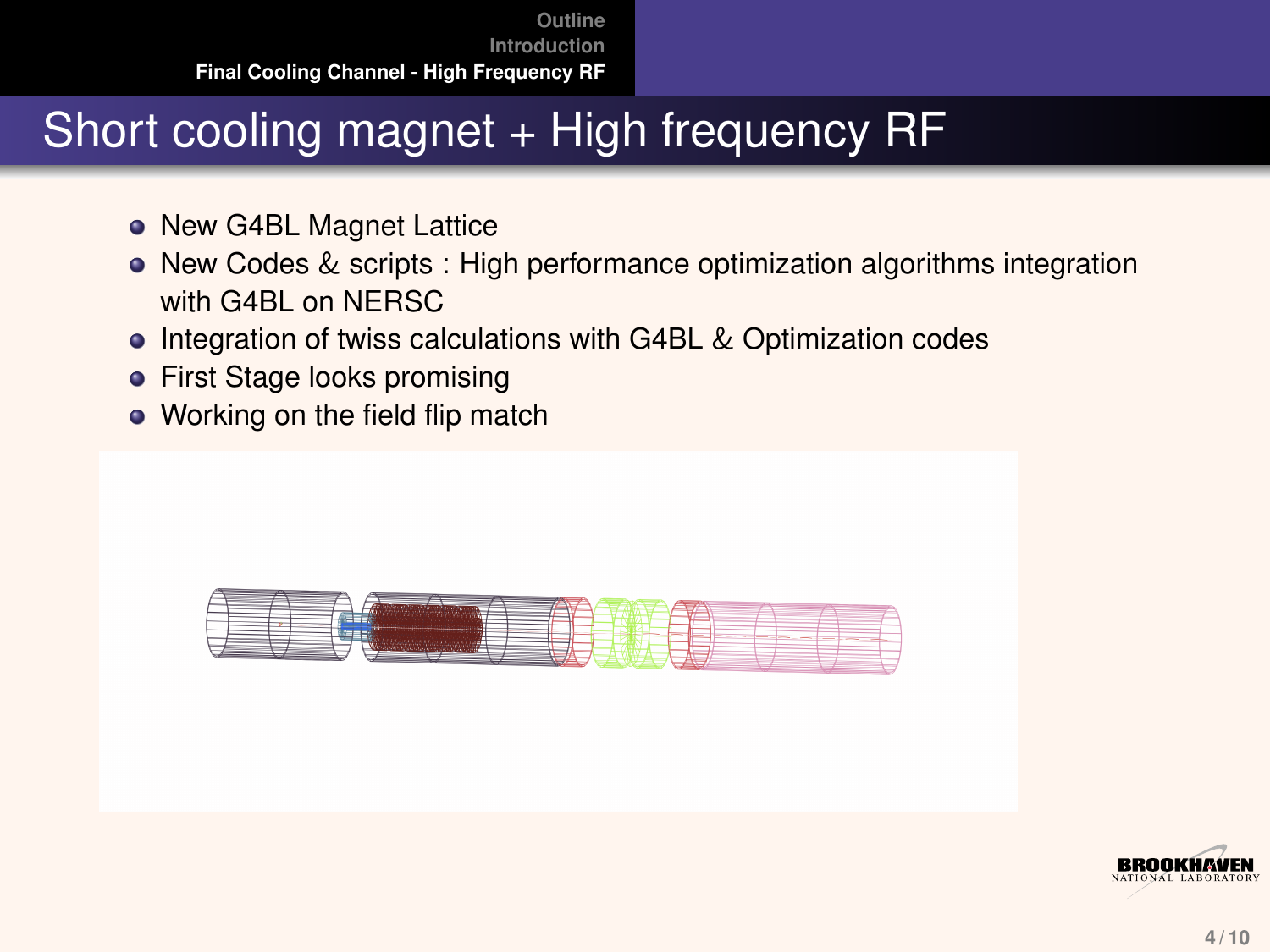#### Short cooling magnet + High frequency RF

New magnet - almost flat top - enough decay length



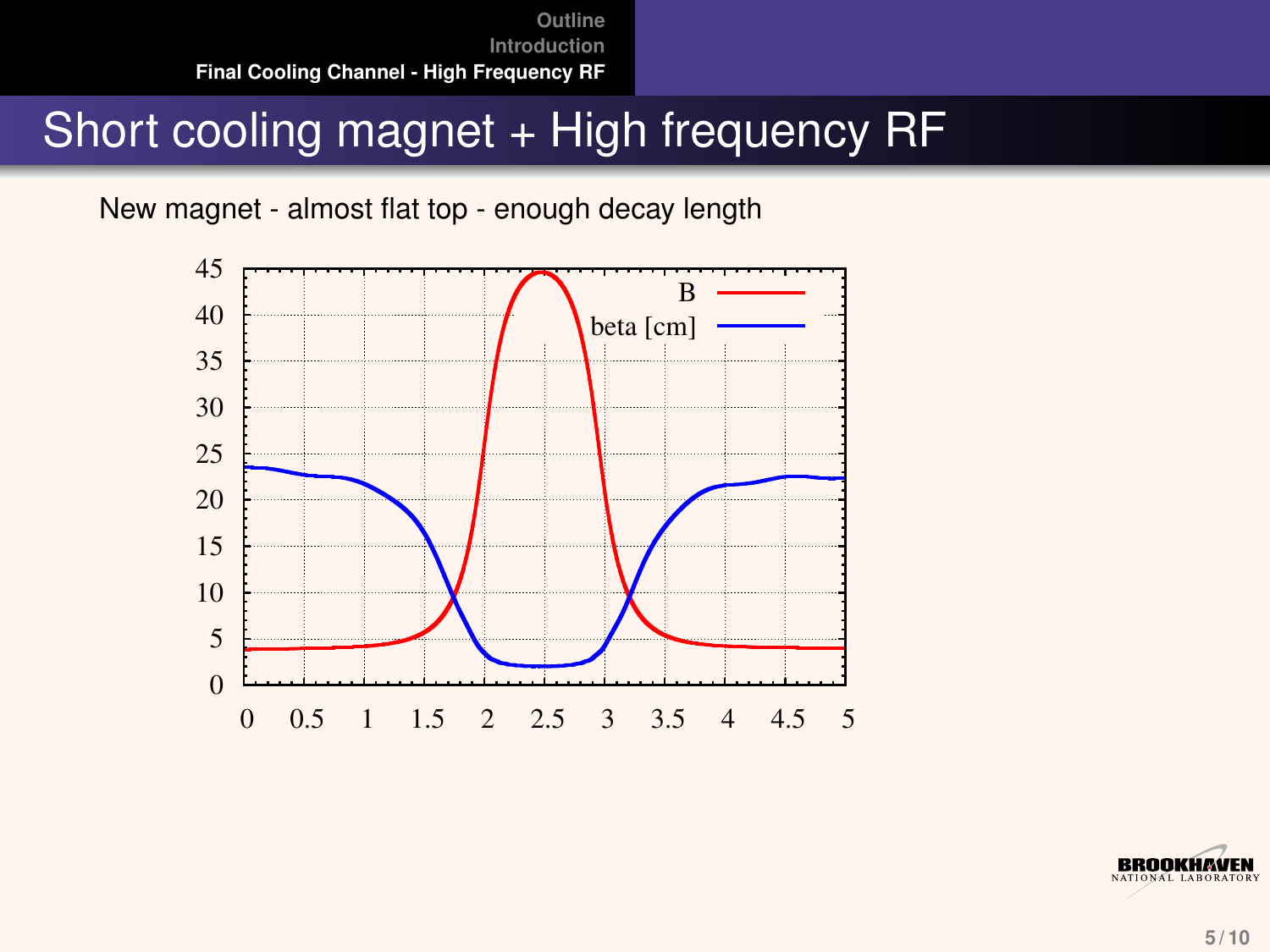#### Short cooling magnet + High frequency RF



- Optimized G4BL coils for transport and 40 T peak
- Stage structure: high field small bore solenoid around LH absorber - Magnet shorter by factor of 3
- First stage with 160 MHz (16 MV/m) accelerating RF
- Secondary RF interleaved for nonlinear correction 325 MHz 5 MV/m

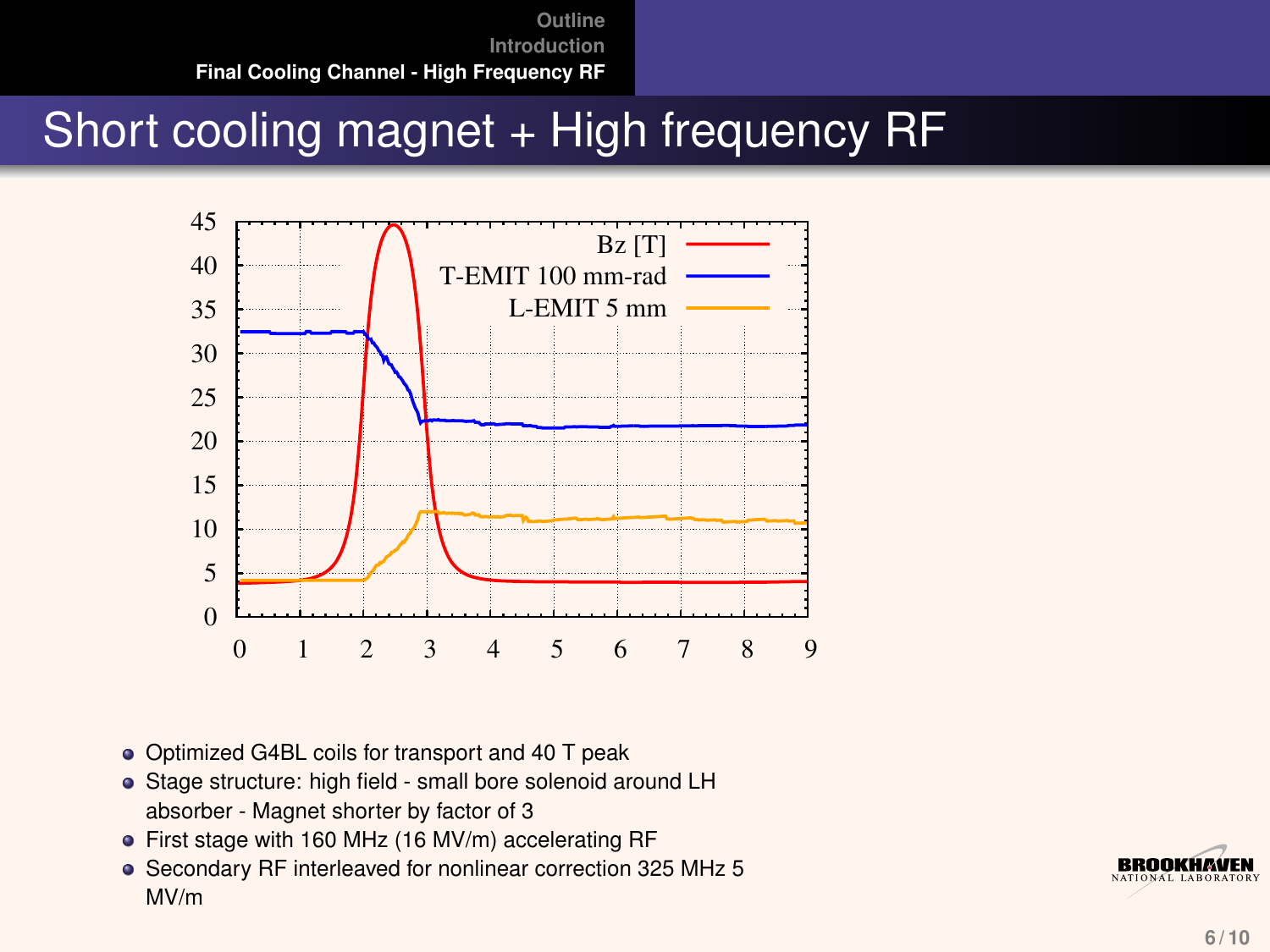#### Short cooling magnet + High frequency RF



- Optimized G4BL coils for transport and 40 T peak 2 Stages
- Stage structure: high field small bore solenoid around LH absorber - Magnet shorter by factor of 3
- First stage with 160 MHz (16 MV/m) accelerating RF
- Secondary RF interleaved for nonlinear correction 325 MHz
- Third RF for phase rotation 325 MHz 5 MV/m

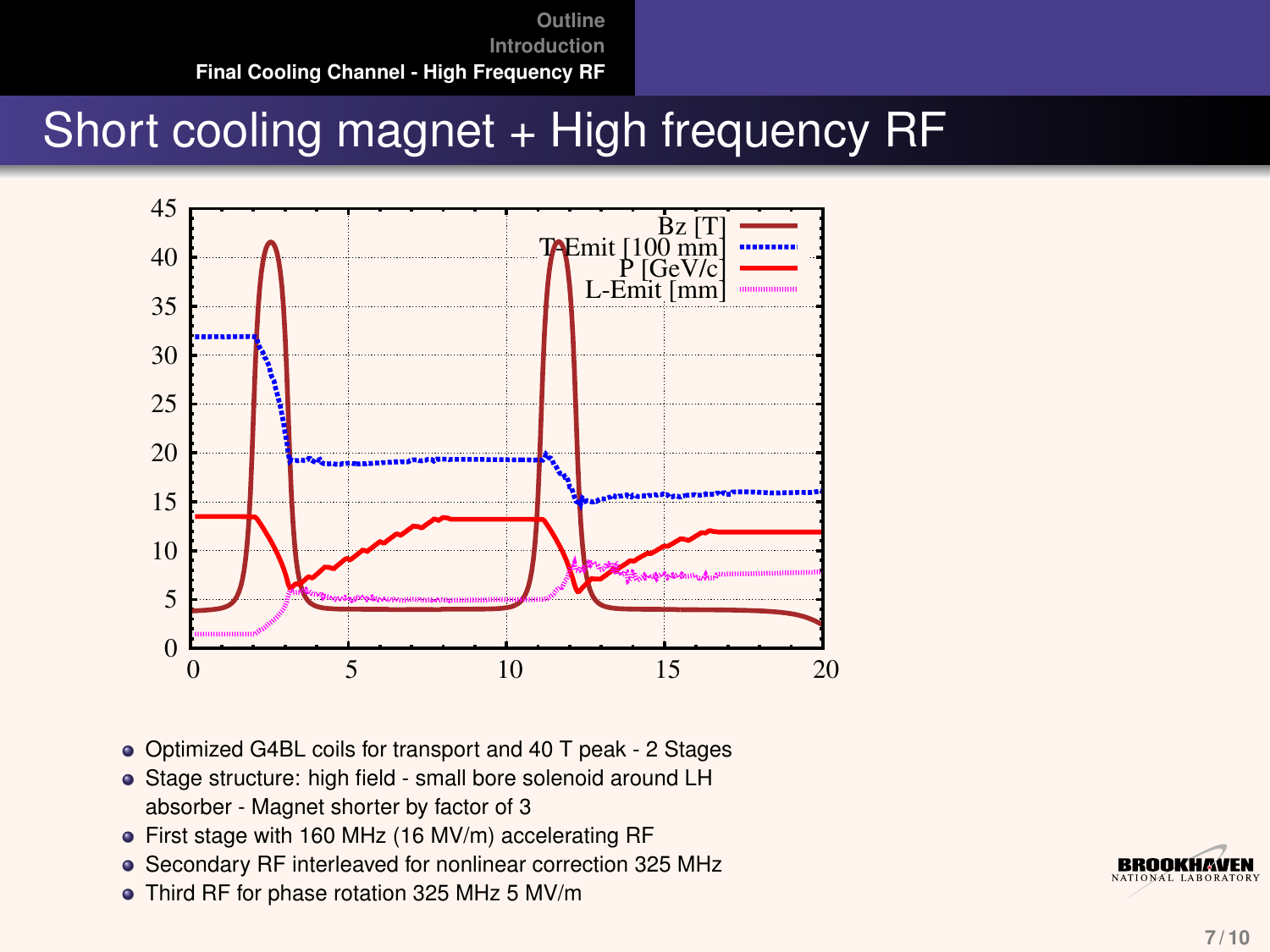#### Calculation of twiss function inside absorber+RF



- In order to match for the field flip one needs to be able to calculate twiss functions correctly inside absorber + RF
- Integrated a C++ code with G4BL to calculate twiss functions within absorber  $+$  RF
- Nest step is to match the traced lines longitudinally and transvresely

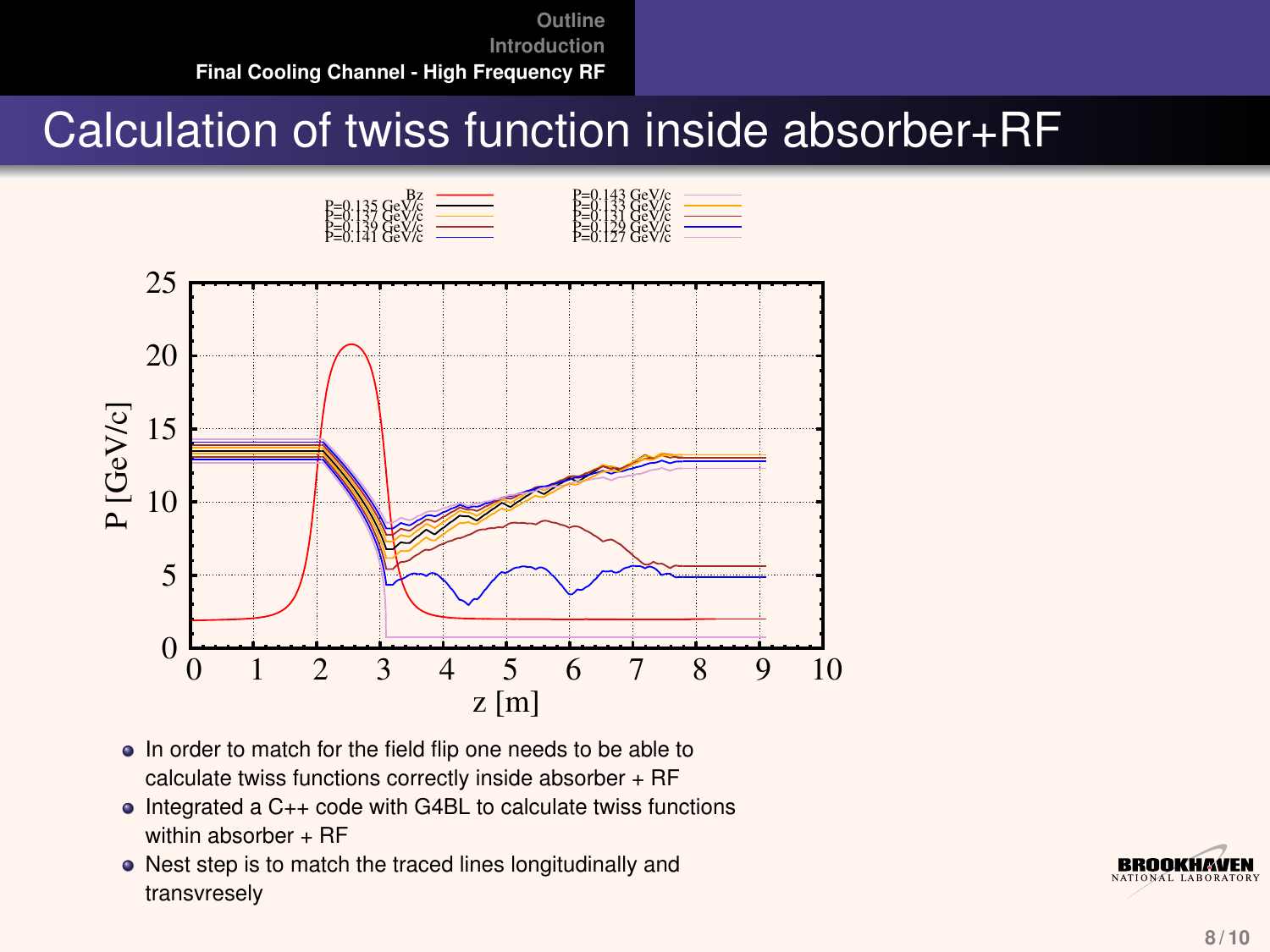# First Pass of cooling 17 stages - Transverse emittance reduction by factor of 6

- 17 Stages each with 40-42 T solenoid (no field flip will be added soon)
- le LH absorbers 60 cm 1 cm
- RF 162 MHz-15 MHz
- Transverse dynamics is stable in and out of the 40 T solenoids
- Energy phase rotation during acceleration introduced particle losses
- Energy phase rotation is not included (working on adding two sections for rotation) Rotation is artificially introduced in the following results
- Longitudinal emittance is not optimized on the last 5 stages (limited cooling)
- Working on replacing the RF cavities with induction linac (may provide better control over the momentum spread and hence cooling)